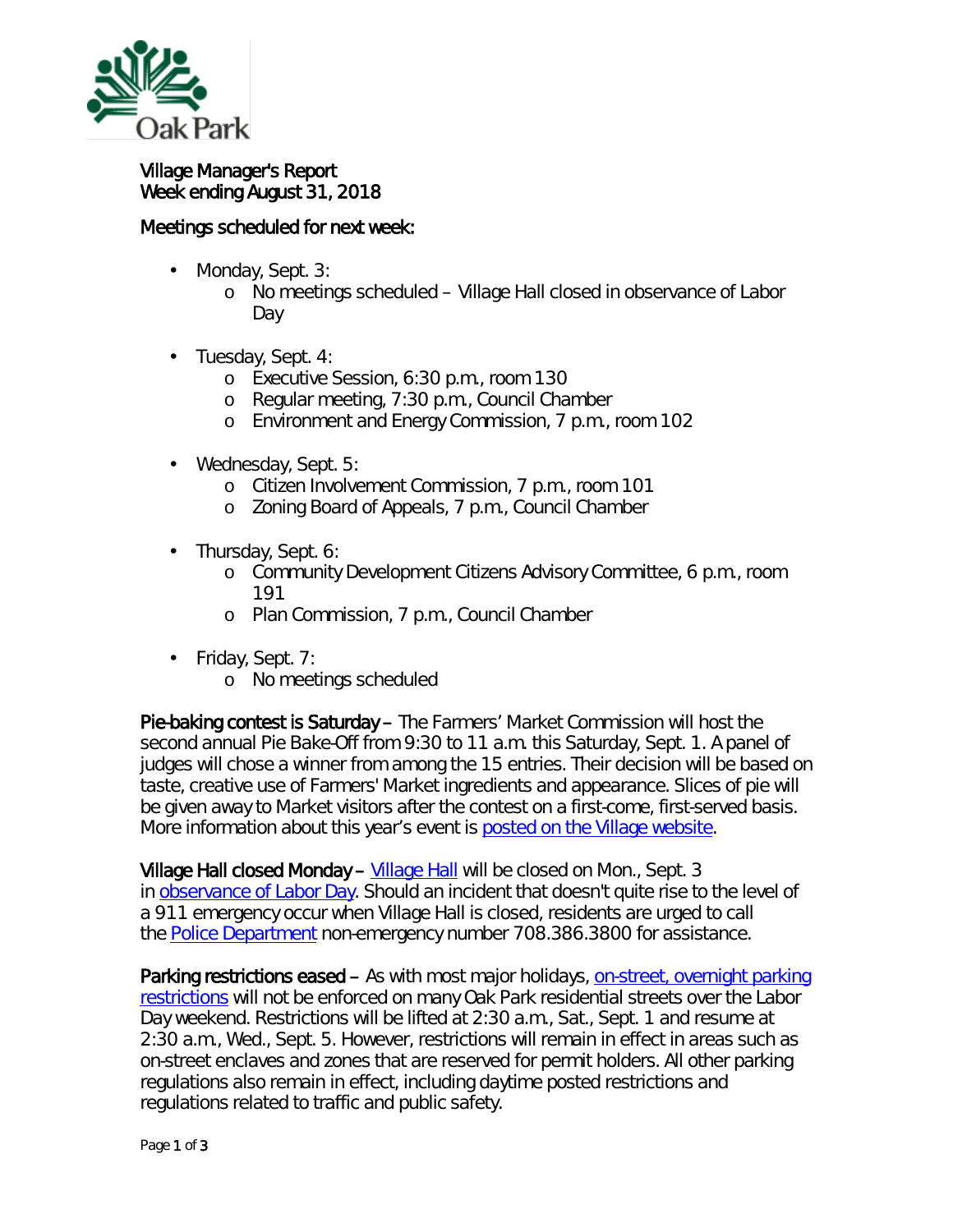Refuse collections delayed – [Refuse, recycling and yard waste collection services](http://www.oak-park.us/village-services/refuse-recycling) will be delayed by the Labor Day holiday. Monday's regular pick-up and all subsequent collections of the week will be delayed one day. Information about Village refuse collection services is [posted on the Village website.](https://www.oak-park.us/village-services/refuse-recycling)

Crosswalk safety stings – Oak Park Police are conducting a series of unannounced special enforcement efforts at high-traffic pedestrian crossings to underscore the importance of ensuring safe walking routes throughout the community. Officers issued 26 citations Tuesday to drivers who did not properly yield to pedestrians in the crosswalks at Jackson Boulevard and Cuyler Avenue. This was the first of what will be a series of similar enforcement efforts at other important street crossings in the community. A second sting was planned for this week at Ridgeland Avenue and Erie Street, but the results are not yet available. The timing of the program coincides with the new school year and focuses on 7:30 to 9:30 a.m. when students walking to school are the most active.

Topping-off – The redevelopment project underway on South Boulevard and Harlem Avenue achieved a significant construction milestone Tuesday as the mixed-used building was ceremoniously topped off. Trustees Simon Boutet and Deno Andrews joined Mayor Anan Abu-Taleb, Village staff and representatives of developer Lincoln Property Company and construction company AECOM Hunt at the ceremony, which is a traditional celebration for workers on major construction projects. As part of the festivities, Village Trustees in attendance signed one of the final steel beams being installed at the top of the 12-story, 252-unit building, which developers told attendees they expect to be ready for occupancy in early 2019. Photos of the event are [posted on the Village Facebook page.](https://www.facebook.com/vopnews/photos/pcb.10155774623040878/10155774605135878/?type=3&theater)

**Rain response** – Heavy rain Tuesday night into early Wednesday (Aug.  $28 - 29$ ) caused widespread temporary street flooding. The 1.57 inches of rain measured at the Public Works Center required Water & Sewer Division crews to clear blocked street inlets and use the Vactor truck to open more seriously blocked inlets. Crews from the Streets and Forestry divisions worked together to pick up parkway tree branches brought down by the high winds, including a few large limbs that had blocked public right of ways. All storm damage was expected to be cleaned up by the end of this week.

Boulevards project – Boring beneath the Clinton Avenue viaduct between South and North boulevards was expected to be completed this week for installation of a new sewer main. The intersection of South Boulevard and Clinton Avenue is closed to traffic for approximately three weeks for excavation of a shaft for a new sewer connection, as well as additional boring and restoration activities. South Boulevard traffic has been rerouted at Kenilworth Avenue to Randolph Street, with local access to properties and parking available via temporary two-way traffic on either side of the Clinton Avenue intersection between Kenilworth and Home avenues. Meanwhile on North Boulevard, restoration continued this week around areas where new curbs and gutters, sidewalks and driveway entrances had been installed. North Boulevard remains closed during work hours at Clinton Avenue, but access to private driveways has been retained. Periodic notifications and project schedule changes are posted online at [www.oak-park.us/boulevards.](http://www.oak-park.us/boulevards)